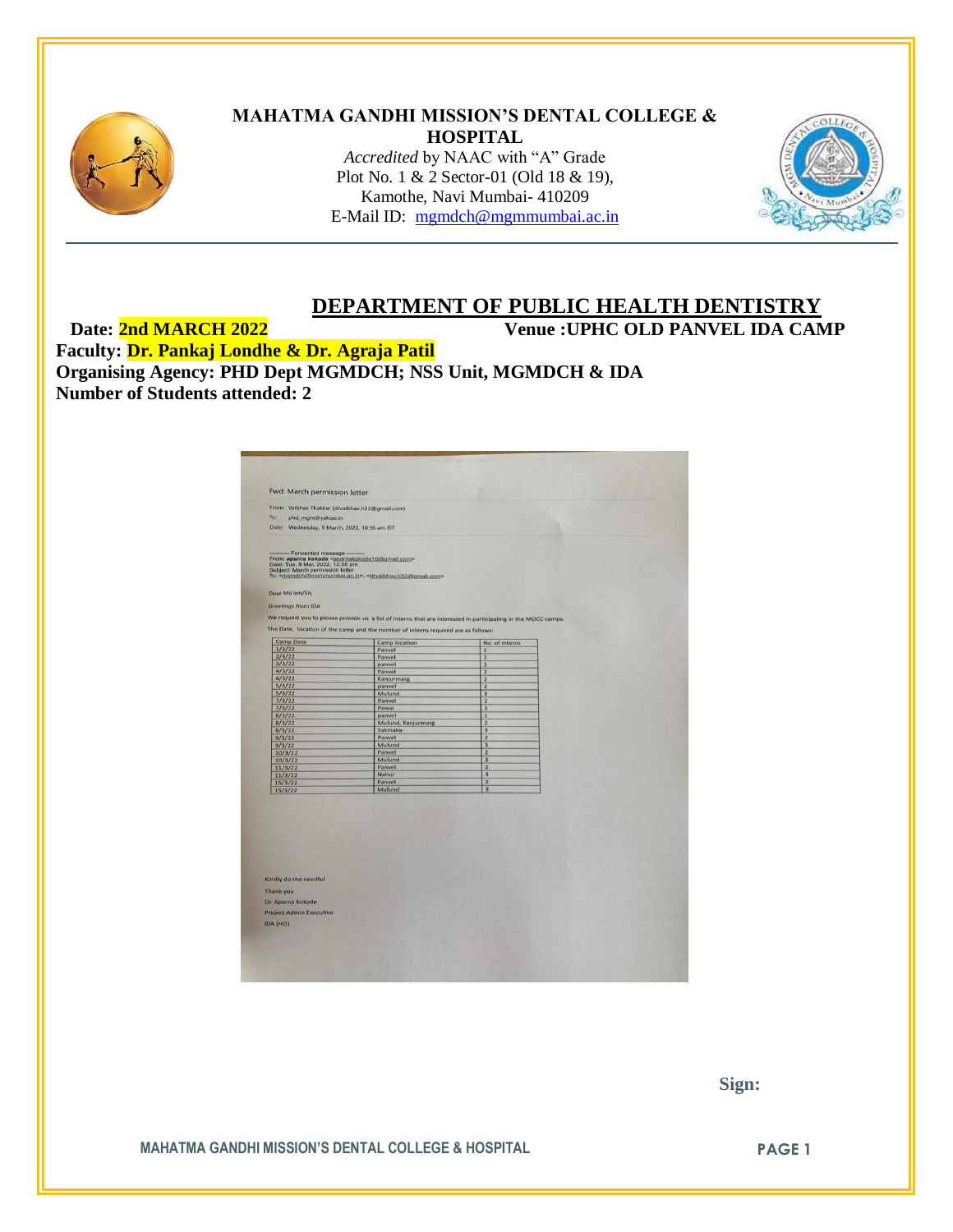### **Assessment of Oral Health Status and awareness on passive smoking at UPHC 1**

 MGM Dental College in association with IDA constantly takes efforts of extending the oral health care to the community. The oral care initiative was also extended to patients at **UPHC 1 OLD PANVEL** with the intention of creating awareness and providing oral health care to the patients. **Aim and objective:**

# 1. To assess the oral health status of patients and to provide necessary Dental treatment.

2. To educate them and create awareness about oral health.

# **Method**:

A type III examination was carried out with the use of mouth mirror and probe in day light. All the patients were assessed for oral health status and were explained the need to get the problems corrected. The patients were made aware of the existing dental problems and preventive measures were explained.

**Observations:** A total of **51** patients were examined for various dental problems. Those requiring extensive treatment were referred to MGM Dental College and Hospital, Kamothe.

| <b>Oral health status:</b> |  |
|----------------------------|--|
|----------------------------|--|

| <b>Condition</b> | No. of<br><i>individuals</i> | Percentage<br>$\frac{0}{0}$ | <b>ORAL HEALTH STATUS</b>      |
|------------------|------------------------------|-----------------------------|--------------------------------|
| Dental caries    | 23                           | 45.09%                      | <b>DENTAL CARIES</b>           |
| Gingivitis       | <u> 12</u>                   | $23.52\%$                   | MISSING<br><b>MALOCCLUSION</b> |
| Missing          | 13                           | $25.49\%$                   | <b>GINGIVITIS</b>              |
| Malocclusion     | $\overline{\mathbf{2}}$      | 3.92                        |                                |

#### **Interpretation and conclusion:**

 **Dental caries is the most common problem among the patients followed by gingivitis.**

**Oral health education and prevention strategies should be implemented in order to reduce the disease burden among these patients.**

 **Sign:**

**MAHATMA GANDHI MISSION'S DENTAL COLLEGE & HOSPITAL PAGE 2**